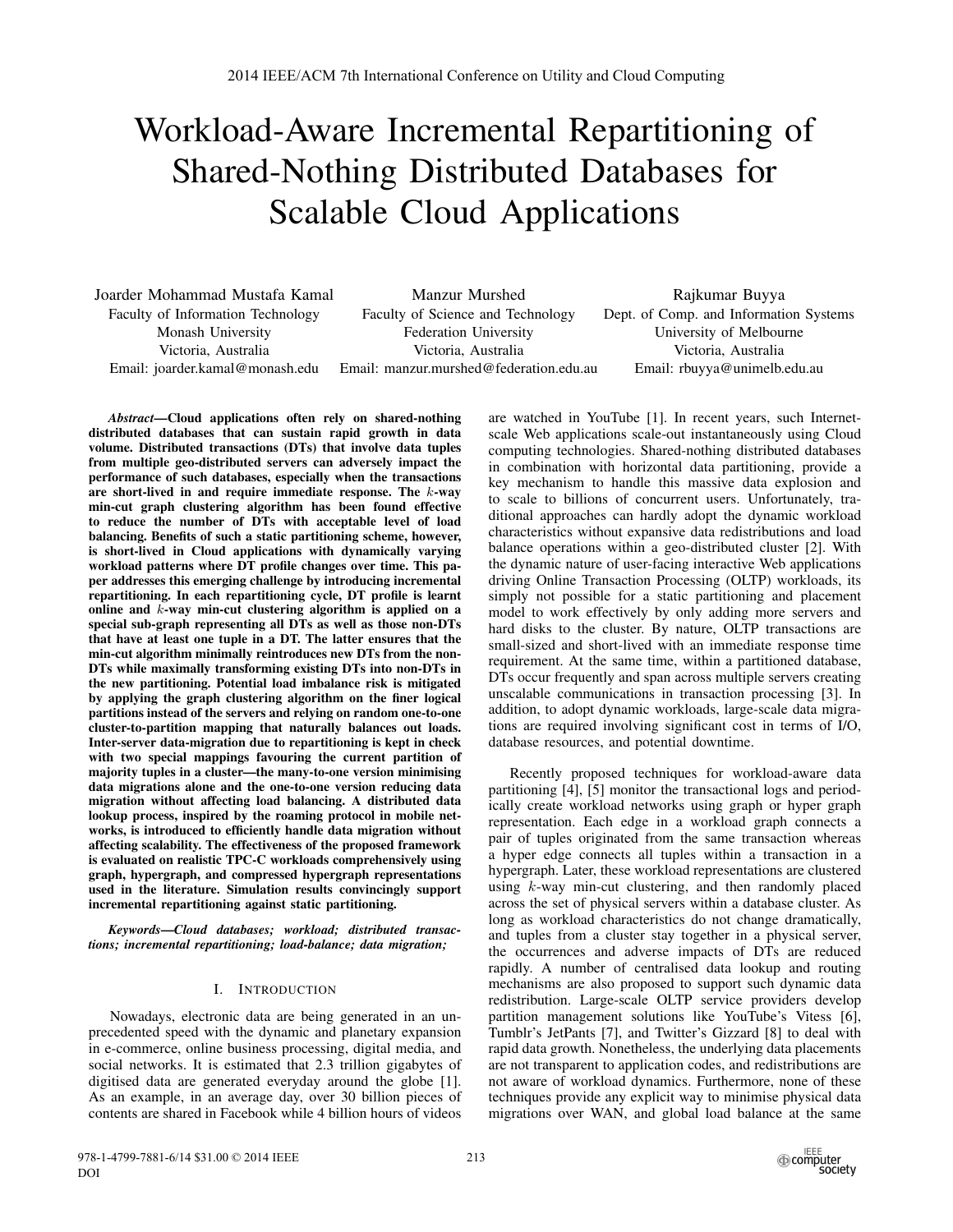time for a geo-distributed shared-nothing database cluster.

In this paper, we present a proactive workload-aware incremental repartitioning framework which transparently redistributes database tuples to ensure minimum data migrations and global load balance. Transactional logs are collected periodically then undergo a pre-processing and classification stage before generating workload networks for min-cut clustering. A unique transaction classification process is introduced to identify purely distributed transactions and non-distributed ones containing *moveable* data tuples that are also contained in a DT. This novel classification removes the shortcomings of selective swapping of tuple sets for local load balancing by extending the size of workload network, and over the time reduces the impact of DTs ensuring global optimisation in both load balance and data migrations. We also perform a detail sensitivity analysis by representing the workload networks in fine, exact, and coarse granularity using graphs, hypergraphs, and compressed hypergraphs. In contrary to previous works, a fixed number of clusters are created from the workload network for the total number of logical data partitions in the entire database instead of the number of physical servers. This provides finer control in load balance over the set of both partitions and servers. We also avoid tuple-level replications to observe the quality of incremental repartitioning under worst-case scenario of DTs. We also propose two innovative cluster-to-partition mapping strategies that cater for minimising both physical data migrations and distribution imbalance. Our distributed data lookup mechanism ensures high-scalability, and guarantees a maximum of two lookups to locate a tuple within the partitioned database.

To evaluate the quality of incremental repartitioning, we devise a set of metrics and also provide a way to administratively direct a particular repartitioning objective using a composite metric. Finally, we compare the quality of the proposed incremental repartitioning framework against a static partitioning configuration similar to [4] implementing random one-to-one cluster-to-partition mapping with different workload representations. More specifically, we compare 12 different database configurations with different settings–3 workload representations and 3 mapping strategies for static and incremental repartitioning. Our simulation based experimental results using realistic TPC-C workload signify the trade-offs between different repartitioning approaches while showing the clear shortcomings of a static partitioning in achieving dynamic data redistributions for OLTP databases.

The main contributions are summarised in below:

- Investigating possible design choices for workload network representations and their applicability.
- Proposing a proactive transaction classification technique that identifies DTs and moveable non-DTs to create workload networks.
- Presenting two cluster-to-partition mapping strategies that ensure minimum inter-server data migrations and load imbalance across partitions and servers.
- Developing a scalable distributed data lookup technique that requires a maximum of two I/O roundtrips to locate a data tuple within the entire database.
- Devising a set of quality metrics for the incremental repartitioning process defining different objectives.

The remainder of this paper is organised as follows: we review the related works in brief in Section II; a high-level overview of the proposed framework is discussed in Section III; Section IV details the steps, formulations, and design philosophies with necessary illustrations; Section V discusses the experimental results comparing to a static partitioning framework; and finally Section VI concludes the paper.

# II. RELATED WORK

Workload-aware load balance with I/O overhead minimisation in distributed database systems was studied before for finding optimal data placement strategy in shared-nothing parallel databases [9]. Recent works primarily focus on OLTP workloads for scaling-out the Cloud applications to minimise the number of DTs. Workload-aware data replication and partitioning approach is first introduced by [4] for OLTP databases. The authors proposed 'Schism' which represents the transactional workload as a graph, and performs  $k$ -way replicated graph partitioning to minimise the effect of DTs. However, 'Schism' usually generates very large graphs, does not deal with dynamic workload changes, and the more general problem of repartitioning. Transactional workloads are modeled as compressed hypergraph in [5] by hashing data tuple's primary key to reduce the overhead of  $k$ -way clustering. The authors propose 'SWORD', an incremental repartitioning technique which moves a fixed amount of data in a regular interval upon notifying workload changes, and by observing the increase in the percentage of DTs from a predefined threshold. However, this reactive approach only ensures local load balance, and does not always guarantees reduction in DTs. Due to the selective swapping of the randomly compressed tuple sets and newly transformed DTs, the quality of mincut clustering may lost, and gradually lead to global data distribution imbalance. In [10], another automatic workloadaware database partitioning method is proposed along with an analytical model to estimate skew and coordination cost for DTs. It uses the same graph based workload representation of [4], and primarily focuses on optimal database design based on workload characteristics. However, it did not consider incremental repartitioning.

'Elasca' is proposed in [11], where a multi-object workload-aware online optimiser is developed for optimal partition placement ensuring minimum data movement, however it does not support incremental repartitioning. A distributed lookup method for transactional databases requiring special 'knowledge nodes' for coordination is proposed in [12], however it may perform incorrect routing due to inconsistent values. In contrast, our proposed distributed lookup operation is based on the well known concept of *roaming* [13], and it always guarantees consistent results with a maximum of two lookups. In [14], a Social Partitioning and Replication middleware–(SPAR) is proposed that explores the social network graph from user interaction, and then performs joint partitioning and replication to ensure local data semantics for the users. Similarly, in [15], temporal activity hypergraphs are used to model user interactions in social network, and then min-cut clustering is used to minimise the impact of DTs with minimum load imbalance. However, none of these techniques explore the incremental repartitioning problem, and the effect of data migrations in global load balance.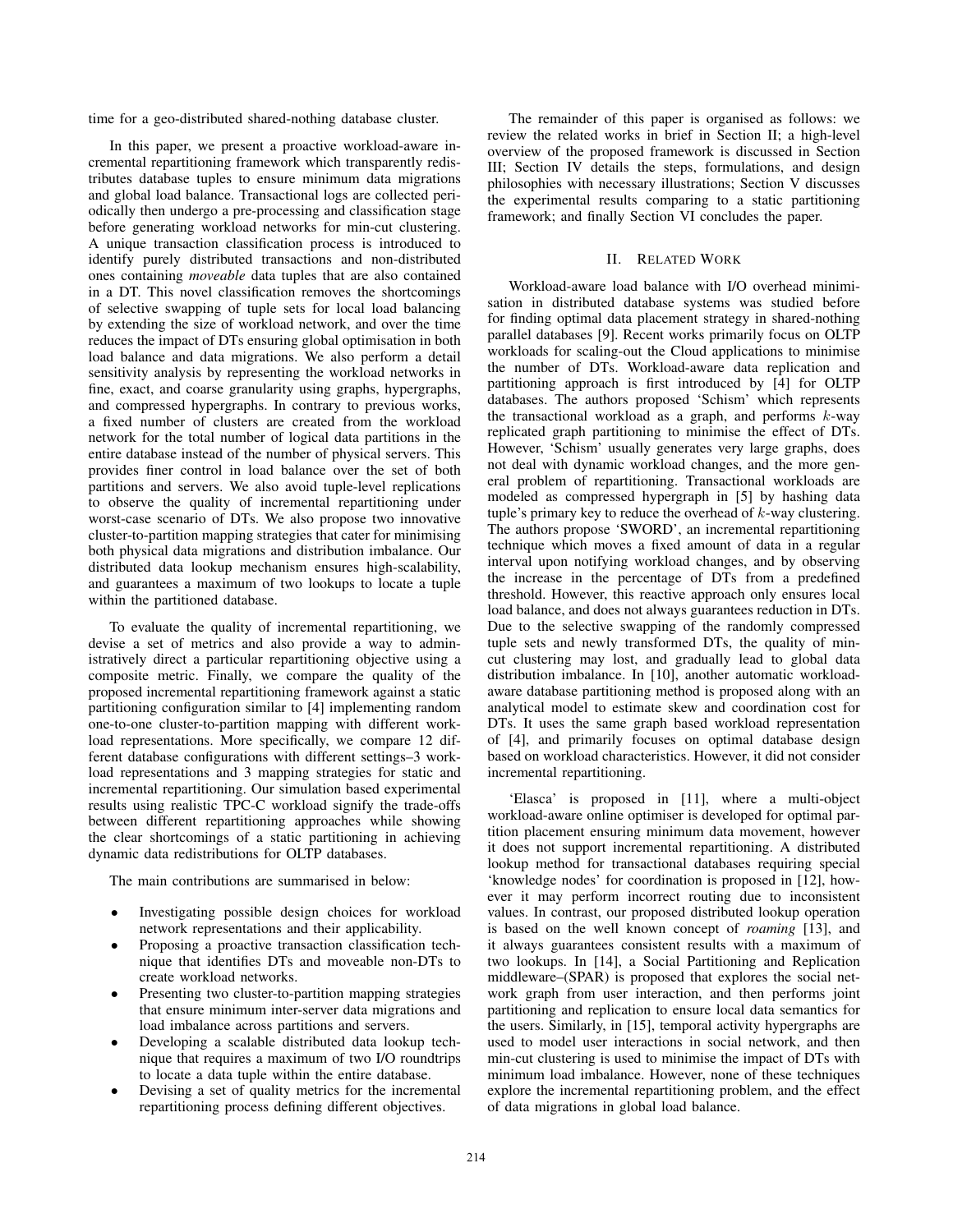

Fig. 1. An overview of the workload-aware incremental repartitioning framework using numbered notations from 1-6 representing the overall work flow. Steps 3a to 3g represent the flow of workload analysis, representation, clustering, and repartitioning decision generation.

# III. PROPOSED SYSTEM OVERVIEW

An overview of the proposed framework is shown in Figure 1. We assume a set of *coordinator* nodes serving clients' requests, and manage the executions of transactional queries. Coordinators are connected with a set of geo-distributed *data* nodes where the logical partitions reside. Each logical partition contains a location catalogue where the residing tuples locations and their current partition ids are persisted as key-value pairs. Note that, individual data nodes can be synchronously replicated as master-slave within independent groups to ensure high availability which is a common deployment practice. Thus, in this work we do not explicitly handle tuple level replication like [4]. Coordinators also administer partition management operations (like split, merge, and migration) and incoming read/write workload balance. Streams of transactional logs are continuously pulled by the *analyser* node, and pre-process for analysis either in a time or workload sensitive window. Analyser node can also cache the most frequently appeared tuple location in a workload-specific catalogue which is kept updated upon inter-partition data migrations. Following Figure 1, the input of the workload-aware incremental repartitioning component (in dotted rectangle) is transactional logs, and the output is a partition-level data migration plan. The overall process has four primary steps:

Pre-processing, Parsing, and Classification. Client applications submit transactional queries in step 1, which is then processed by a *distributed transaction coordinator* that manages the distributed data nodes. Upon pulling the streams of transactional workloads in step 2, individual transactions are processed to extract the contained SQL statements at step 3a. For each SQL statement, the primary keys of individual tuples are extracted, and corresponding partition ids are retrieved from the embedded workload specific location catalogue in step 3b. In the classification process (3c), original DT and moveable non-DTs are identified along with their frequency counts in the current workload, and their associated costs of spanning multiple servers.

Workload Representation and k-way Clustering. In step 3d, workload networks are generated from the extracted transactional logs gathered in the previous step using graph or hypergraph. Tuple-level compression can further reduce the size of workload network. Since transactional graphs cannot fully represent transactions with more than two tuples using pair-wise relationship, we cannot directly minimise the impact of DTs in the workload. However, graph representations are much simpler to produce, and it adopted wide ranges of application specific usages that also help us to understand its importance in creating workload networks. On the other hand, hypergraphs can exploit exact transactional relationships, thus the number of hyper edge cuts exactly matches the number of DTs. Yet, popular hypergraph clustering libraries are computationally slower than the graph clustering libraries, and produce less effective results [4].

In reality, with the increase in size and complexity, both of these representations are computation intensive in manipulation. Furthermore, compression techniques can confine an algorithm within a specified target, dramatic degradation in clustering quality and overall load balance occur with a high compression ratio [5]. Finally, workload networks are clustered using  $k$  min-cut clustering employed by the graph and hypergraph clustering libraries in step 3e.

Cluster-to-Partition Mapping. At step 3f, a mapping matrix is created with the counts for tuples that are placed in the newly created cluster and originated from the same partition as the matrix element. The produced clusters from the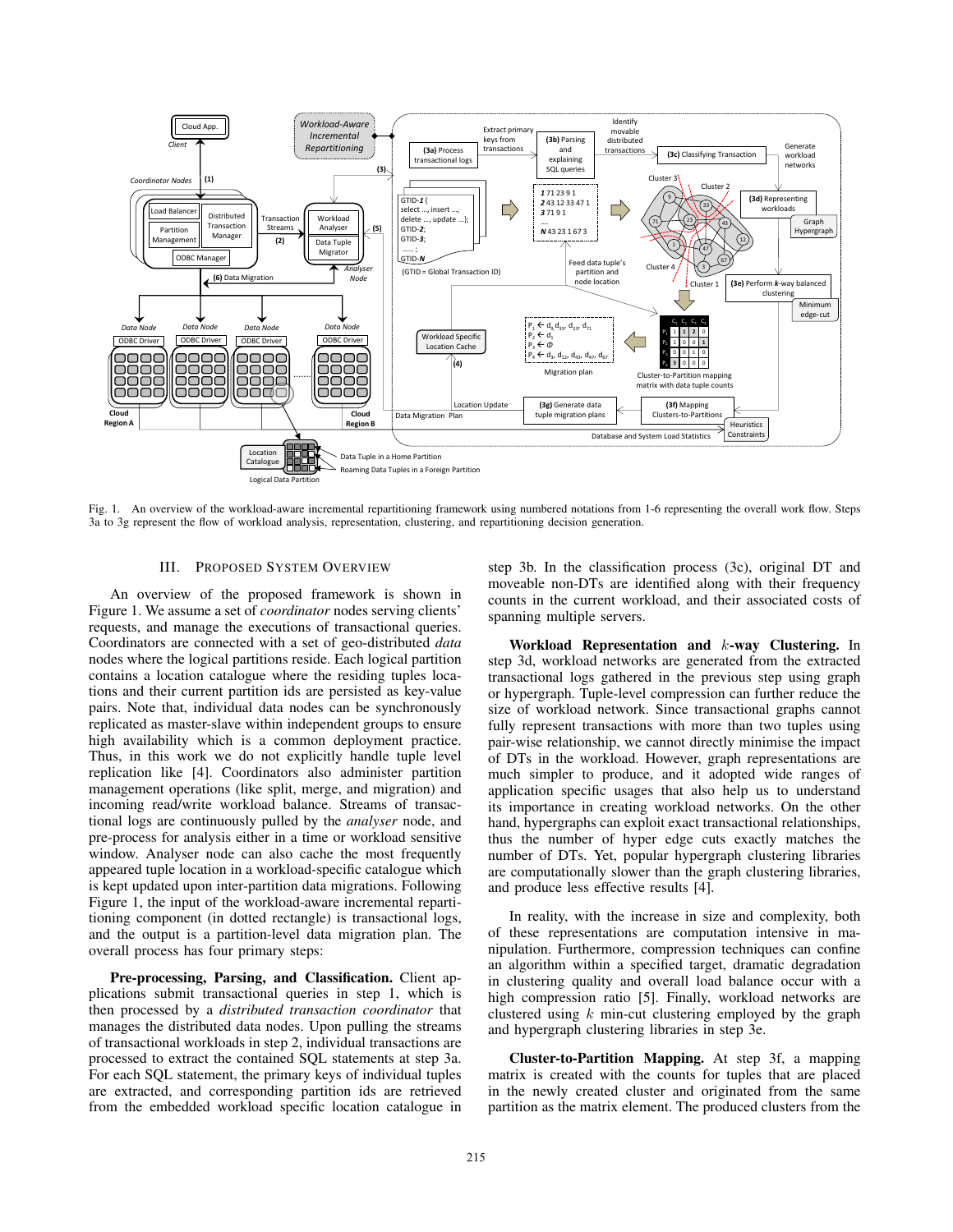min-cut clustering are then mapped to the existing set of logical partitions by following three distinct strategies. At first, we employ uniform random tuple distribution for mapping clusters to database partitions which naturally balances the distribution of tuples over the partitions. However, there is no proactive consideration in this random strategy for minimising data migrations. The second strategy employs a straight forward but optimal approach. It maps a cluster to a respective partition which originally contains maximum number of tuples from that cluster, hence minimum physical data migrations take place.

In many cases, this simple strategy turns out to be manyto-one cluster-to-partition mapping, and diverges uniform tuple distribution. Again, incremental repartitioning can create server hot-spot as similar transactions from new workload batches will always drive more new tuples to migrate into a hot server. As a consequence, overall load balance decreases over time, which is also observed in our experimental results. A way to recover from this situation is by ensuring that cluster-topartition mapping remains one-to-one, which is used as the third strategy. This simple, yet effective, scheme restores the original uniform random tuple distribution with the constraint of minimising data migrations. Finally, in step 3g, based on different mapping strategies and applied heuristics a data migration plan is generated, and then forwarded to the data tuple migrator module in step 5.

Distributed Location Update and Routing. The analyser node keeps a workload specific location catalogue for the most frequently accessed tuples, and updates the associated locations at each repartitioning cycle in step 4. The analyser also directly invokes the corresponding data nodes to perform data migrations in step 6 without interrupting the ongoing transactional services. Until a tuple fully migrates to a new partition, its existing partition serves all the query requests. Distributed databases using range partitioning require keeping a central lookup table for the clients to retrieve tuples. Hash partitioning requires the client to use a fixed hash function to lookup the required tuples in the specified server. Consistent hash partitioning [16] employs distributed lookup mechanism using distributed hash table. However, none of these partitioning schemes provide scalable data lookup mechanisms for successive data redistribution.

To solve this problem, we use the well established concept of *roaming* from wireless telecommunications and computer data networks. The problem of location independent routing is already solved in IPv6 using Mobile IP [17], and in GSM networks using roaming mobile stations [13]. In a similar way, the attached location catalogue within each data partition keeps track of the *roaming* tuples and their corresponding *foreign* partitions. A maximum of two lookups are required to find a tuple without client-side caching. With proper caching enabled, this lookup cost can be even amortised to one for most of the cases with high cash hit.

# IV. WORKLOAD-AWARE INCREMENTAL REPARTITIONING

## *A. Problem Formulation*

Let,  $S = \{S_1, ..., S_n\}$  be the set of n shared-nothing physical database servers where each  $S_i = \{P_{i,1},...,P_{i,m}\}$ denotes the set of m logical partitions reside in  $S_i$ . Again, let,  $\mathcal{P}_{i,j} = \{d_{i,j,1},...,d_{i,j,|P_{i,j}|}\}\$  denotes the set of tuples reside

TABLE I. SAMPLE DATABASE: PHYSICAL AND LOGICAL LAYOUT

| <b>Servers</b> | Partitions                       |
|----------------|----------------------------------|
| $S_1(10)$      | $P_1$ : (5)={2, 4, 6, 8, 10}     |
|                | $P_3$ : (5)={12, 14, 16, 18, 20} |
| $S_2(10)$      | $P_2$ : (5)={1, 3, 5, 7, 9}      |
|                | $P_4$ : (5)={11, 13, 15, 17, 19} |

in  $\mathcal{P}_{i,j}$ . We can thus get the amount of tuples reside in  $S_i$ as  $D_{S_i}^{\prime\prime} = \bigcup_{\forall j} \mathcal{P}_{i,j}$ . Finally,  $D_S = \bigcup_{\forall i} DS_i$  denotes the total amount of tuples in the entire partitioned database.

Let,  $W = \{W_1, ..., W_\omega\}$  be the set of workload batches within the database lifetime  $\tau$ . Each  $\mathcal{W}_i$  represents a particular workload batch at the *i*th tick of  $\tau$  where  $\tau = \sum_{\forall i} \tau_i$ . The set of transactions in any  $W_i$  is represented by  $T = \{t_1, ..., t_z\},\$ and can be either characterised as distributed  $(T<sub>δ</sub>)$  or nondistributed  $(T_{\eta})$ , thus  $T = T_{\delta} \bigcup T_{\eta}$  and  $T_{\delta} \bigcap T_{\eta} = \phi$  where  $T_{\delta} = \{t_{\delta,1}, ..., t_{\delta,|T_{\delta}|}\}\$ and  $T_{\eta} = \{t_{\eta,1}, ..., t_{\eta,|T_{\eta}|}\}\.$  Again, any distributed or non-distributed transaction  $t_{\delta,i}$  or  $t_{\eta,i}$  can occur multiple time within  $W_i$ , hence, its frequency can be represented by either  $freq(t_{\delta,i})$  or  $freq(t_{\eta,i})$ . As any  $t_{\delta,i}$  can span multiple servers, we define the cost of spanning as  $cost(t_{\delta,i})$ . We consider the cost of spanning multiple partitions by a transaction within a server negligible in terms I/O overhead. Let's define the problem of incremental repartitioning as:

*Problem Definition*: For a given transactional workload  $W_i$ at *i*th observation, S homogeneous servers containing total  $P$ logical partitions, and a maximum allowed imbalance ratio  $\epsilon$ , find an incremental repartitioning solution  $\mathcal{X}_i$  from the output of a k-way balanced clustering  $\zeta$  which minimises the mean impact of DTs in  $W_i$  and imbalance in  $\mathcal{D}_S$  across partitions and servers having minimum inter-server data migrations.

In the following, we use illustrative examples using a simple database construction with 20 data tuples distributed using hash-partitioning over 4 logical partitions and 2 physical servers as shown in Table I. A sample workload batch with 7 transactions and corresponding data tuples are also shown in Table II. Finally, a detail illustration on how the clusterto-partition mapping strategies work with different workload representations is shown in Figure 3.

## *B. Workload Modelling*

We model the workload networks using three distinct representations. Firstly, graph representation (*GR*) produces finegrain workload network although it is unable to fully capture the actual transactional relationship between different tuples. Yet, graph *min-cut* process can still generate high quality kway clustering and minimises the impact of DTs, unless the overall graph size increases with workload variability, and adequate level of sampling is performed [4]. Secondly, hypergraph representation (*HGR*) generates most accurate, and exact workload networks thus also able to produce balanced clusters with min-cut hypergraph clustering. Moreover, from our empirical studies we found that,  $k$ -way min-cut balanced hypergraph clustering produces more consistent results in terms of achieving the repartitioning goals, and is also mentioned in [15]. Finally, compressed hypergraph representation (*CHG*) produces coarse-grain workload networks depending on the compress level. With lower level of compression, less coarse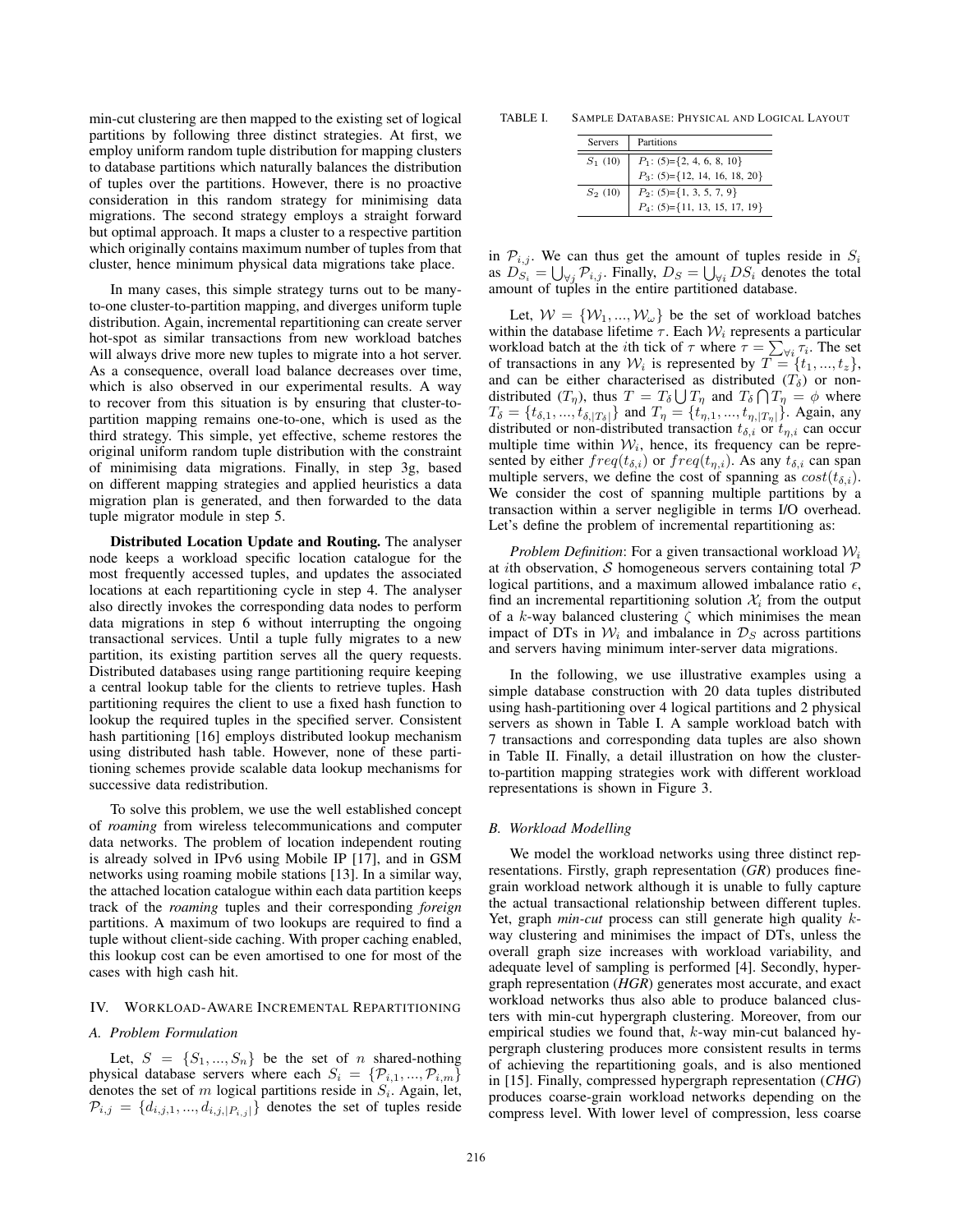

Fig. 2. Transaction classification identifying DTs and moveable non-DTs.

networks are generated and k-way clustering performs better. However, as shown in [5], as the level of compression increases the quality of the clustering process degrades dramatically. We formally define the individual representations as in below:

*1) Graph Representation:* A graph  $G = (V, E_g)$  represents  $W_i$  where each edge  $e_g \in E_g$  links a pair of tuples  $(v_x, v_y)$ from  $V = \{v_1, ..., v_{|V|}\}\subset \mathcal{D}_S$  for a transaction  $t_i$  where  $v_i =$  $\exists a \exists b \exists c \, d_{a,b,c}$ . Individual tuples from  $(v_x, v_y)$  connects to their respective set of adjacent tuples  $A_{v_x}$  and  $A_{v_y}$  originated from the same  $t_i$ . Any edge within  $t_i$  has a weight representing the frequency of  $t_i$  in  $W_i$  which co-access the pair  $(v_x, v_y)$ , while vertex weight represents the tuple's size (in volume).

*2) Hypergraph representation:* A hypergraph, H =  $(V, E_h)$  represents  $W_i$  where a hyperedge  $e_h \in E_h$  characterises a transaction  $t_i$  and overlays its contained set of tuples  $V_{t_i} \subset V$ . A hyperedge representing  $t_i$  is associated with a weight denoting the frequency of  $e_h$  within  $W_i$  and its vertices' weight represent data tuples' size (in volume).

*3) Compressed Hypergraph representation:* A hypergraph,  $\mathcal{H} = (\mathcal{V}, E_h)$  can be compressed by collapsing the vertices to a set of virtual vertices  $V'$  using a simple hash function on the primary keys [5]. A compressed hypergraph  $\mathcal{H}_c = (\mathcal{V}', E'_h)$  represents  $\mathcal{W}_i$  where each virtual hyperedge  $e'_{h} \in E'_{h}$  constitutes the set of virtual vertices  $v'_{e_{h}} \subset V'$  where the original vertices of  $e_h$  are mapped into and  $|v'_{e_h}| \geq 2$ . Virtual vertex weight represents the combined data volume sizes of the corresponding compressed tuples. And hyperedge weight represents the frequency of transactions which access the corresponding virtual vertices.  $C_l$  denotes the compression level as  $|\mathcal{V}|/|\mathcal{V}'|$  and equals to 1 for no compression while to  $|\mathcal{V}|$  for full compression.

Figure 3 presents the workload networks as graph, hypergraph, and compressed hypergraph (with  $C_l = 0.5$ ) for the transactions listed in Table II.

# *C. Proactive Transaction Classification*

In constructing the classification technique, we argue that there always exists a group of tuples which are retrieved while processing the DTs, and also participated in the execution of non-distributed but frequently occurred transactions. These particular groups of tuples when move into different database servers due to the database repartitioning process can turn the previously non-DTs into newly distributed ones. We use this intuitive to classify the workload transactions into three

TABLE II. SAMPLE WORKLOAD

| Transaction | Data Tuples                | Class               |
|-------------|----------------------------|---------------------|
| $T_1$       | $\{1, 4, 5, 6, 7, 8, 10\}$ | DT                  |
| $T_2$       | ${1, 4, 6, 9, 11}$         | DT                  |
| $T_3$       | ${9, 15, 17}$              | Moveable Non-DT     |
| $T_{4}$     | ${9, 17}$                  | Moveable Non-DT     |
| $T_5$       | $\{5, 7, 18\}$             | DT                  |
| $T_6$       | ${15, 17}$                 | Non-moveable Non DT |
| T7          | $\{2, 14, 16\}$            | Non-moveable Non DT |

different categories – distributed, non-distributed moveable and non-distributed non-moveable as shown in Figure 2. As an example, transactions  $T_1, T_2$ , and  $T_5$  from the sample workload of Table II are identified as *distributed*, whereas  $T_3$  and  $T_4$  are labelled as *moveable non-distributed*. Finally,  $T_6$  and  $T_7$  are discarded as purely *non-distributed* transactions.

Clearly, a number of non-distributed moveable transactions will be remain protected within k-way clustering as the *mincut* clustering always tries to preserve as much as transactional edges it could. As the tuples in these moveable transactions did not participate into any DTs, they are residing in isolation within the workload network. Thus, they are highly likely to be preserved together in the same cluster after k-way clustering. As an example shown in Figure 3, the non-distributed moveable transactions  $T_3$  and  $T_4$  containing tuples with id 9, 15, and 17 remain protected as non-distributed after performing kway clustering with all of three workload representations using Metis [18] and hMetis [19] libraries.

If we added the DTs  $T_1$ ,  $T_2$ , and  $T_5$  in the workload subgraphs, then at the next incremental repartitioning phase  $T_3$  and  $T_4$  would have been appeared as DT. Since, tuple with id 9, which by this time would have been already moved to another partition located in a different physical server, would cause its associated transactions to become distributed. There exists a clear trade-off between the increase of size of the workload networks and achieved benefits. At one end, the smaller is the workload network, it will less computationally costly to process with respect to time and I/O. On the other hand, if we include all the workload tuples in the representations, it may reduce the impact of DT better than in a particular repartitioning cycle, but with the price of unwanted data migrations to create new DTs. By aggressively classifying the *non-distributed moveable* transactions, the quality of the overall repartitioning process increases as the impact of DTs decreases comparing to a static partitioning strategy as shown later in our experimental results.

## *D.* k*-way Balanced Clustering of Workload*

Given  $G$  and a maximum allowed imbalance ratio  $\epsilon$ , we can define the problem as find the k-way clustering  $\zeta_g$  =  ${V_1, ..., V_k}$  that minimises transactional *edge cut* with the *balance* constraint bounds by  $(1 + \epsilon)$ . Similarly, the k-way constrained and balanced clustering of H is  $\zeta_{\mathcal{H}} = \{V_1, ..., V_k\}$ such that minimum number of hyper edges are cut having the imbalance ratio  $\epsilon$ . Analogously, the k-way balanced clustering of  $\mathcal{H}_c$  is  $\zeta_{\mathcal{H}_c} = \{V'_1, ..., V'_k\}$  with an imbalance ratio  $\epsilon$  aiming at minimum virtual hyperedge cuts. Note that, we denote  $k$  as the total number of logical partitions instead of the number of physical servers. From our empirical experiments we find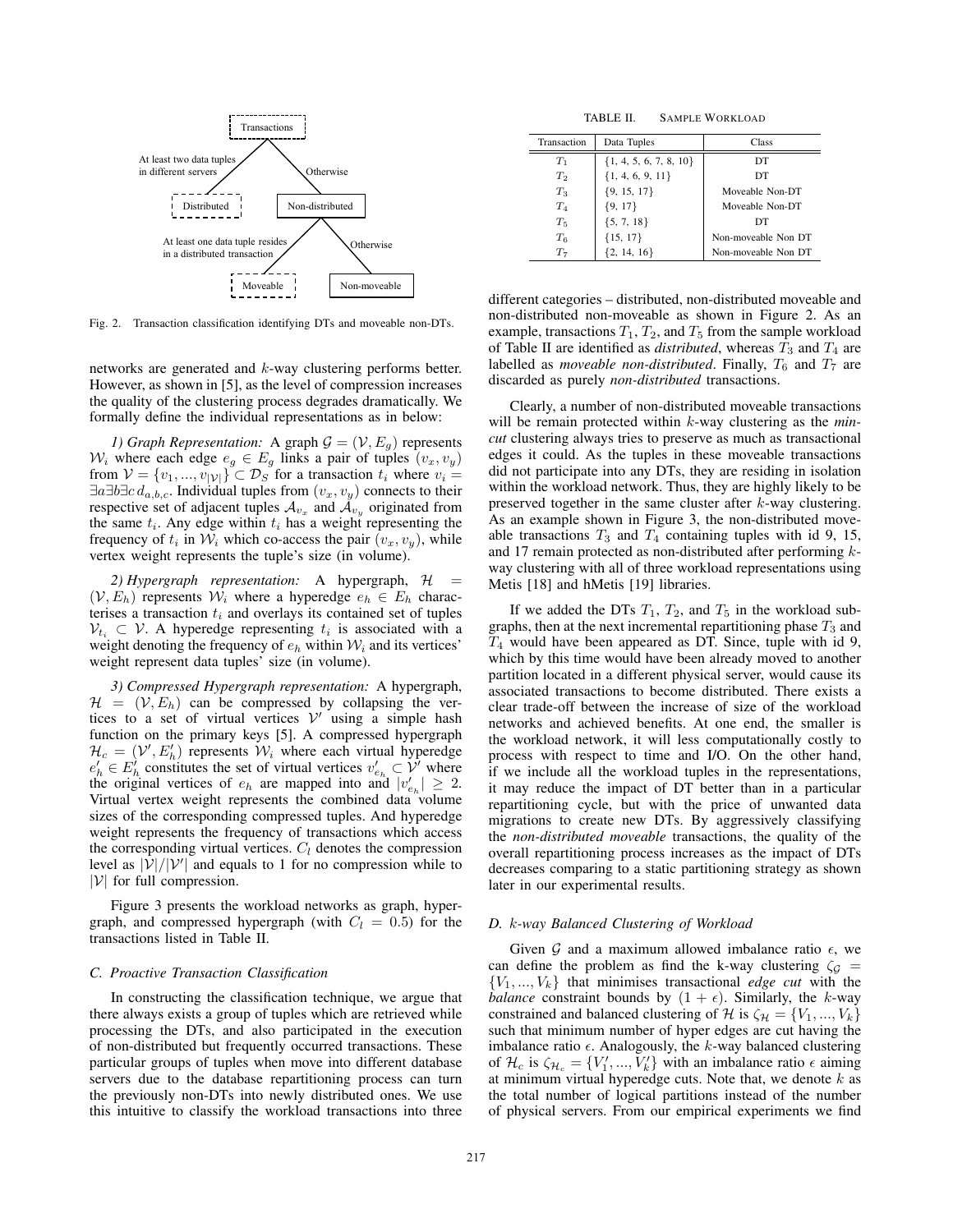

Fig. 3. Transactional workload modelling with 3 representations along with 4-way min-cut clustering, followed by 3 cluster-to-partition mapping strategies.

that executing the  $k$ -way clustering processing with  $k$  as the number of partitions provide finer granularity in balancing the distribution of data volume over the set of physical servers.

The k-way balanced clustering generates clusters of similar size with respect to the number of tuples given a *balance* constraint which is defined as  $k \max(W(V_i))/W(V)$ , and tells whether the clusters are equally-weighted or not. Here,  $W(V_i)$ ) is the sum of the weights of the vertices in  $V_i$ . The partitions are said to be balanced if the *balance* measure is equals to or close to 1 otherwise imbalanced if greater than 1.

## *E. Cluster-to-Partition Mapping Strategies*

Figure 3 presents three distinctive cluster-to-partition mapping strategies (in matrix format) beneath their respective workload network representations. The rows and columns of the matrices represent partition and cluster id respectively. Individual matrix element represents tuple counts from a particular partition which is placed by the clustering libraries under a specific cluster id. The shadowed locations in the mapping matrix with the counts in *bold face* represents the resulting decision block with respect to the particular cluster and partition id. Individual tables below the matrices represent the state of the physical and logical layouts of the sample database. The last row of these tables reveals the counts of inter- and intra-server data migrations for each of these nine representative database layouts. The *bold face* numbers in the layout tables at bottom denote most balanced distribution and least count for data migrations. In below we explain the main philosophies behind these mapping strategies in detail.

*1) Random (R) Cluster-to-Partition Mapping:* Naturally, the best way to achieve load balance in any granularity is to assign the clusters randomly. Clustering tools like Metis and hMetis randomly generates the cluster ids, and do not have any knowledge about how the data tuples are originally distributed within the servers or partitions. As a straightforward approach, the cluster ids can be simply mapped one-to-one to

the corresponding partition id as they are generated. Although, this random assignment balances the workload tuples across the partitions it not necessarily guarantees minimum interserver data migrations. As shown in Figure 3, the mapping matrices labelled with *Random* and database layouts with *GR-R*, *HGR-R* and *CHG-R* are the representatives of this class.

*2) Max-Column (MC) Mapping:* We aim at minimising the physical data migration within the repartitioning process using this strategy. In the cluster-to-partition mapping matrix the maximum tuple count of an individual column is discovered, and the entire cluster column is mapped to the represented partition id of that maximum count. Thus, multiple clusters can be assigned to a single partition. As maximum numbers of tuples are originated from this designated partition therefore they do not move from their home partition which reduces the overall inter-server physical data migrations. For OLTP workloads with skewed tuple distributions and dynamic data popularity, the impact of DTs can rapidly decrease from this greedy heuristic as tuples from multiple clusters may map to a single partition in the same physical server. However, this directly leads to data volume imbalance across the partitions and servers. Mapping matrices labelled as *MC* with corresponding database layouts of *GR-MC*, *HGR-MC*, and *CHG-MC* represent this mapping strategy in Figure 3.

*3) Max-Sub-Matrix (MSM) Mapping:* To both minimise load imbalance and data migrations, we fork lift the natural advantages of the previous strategies and combine them together. At first, the largest tuple counts within the entire mapping matrix are found and placed at the diagonally top left position by performing successive row-column rearrangements. The next phase begins by omitting the elements in the first row and column then recursively search the remaining *sub-matrix* for element with maximum tuple counts. Finally, all the diagonal positions of the matrix are filled up with elements having maximum tuple counts. Now, mapping the respective clusters one-to-one to the corresponding partitions results both minimum data migrations and distribution load balance. Note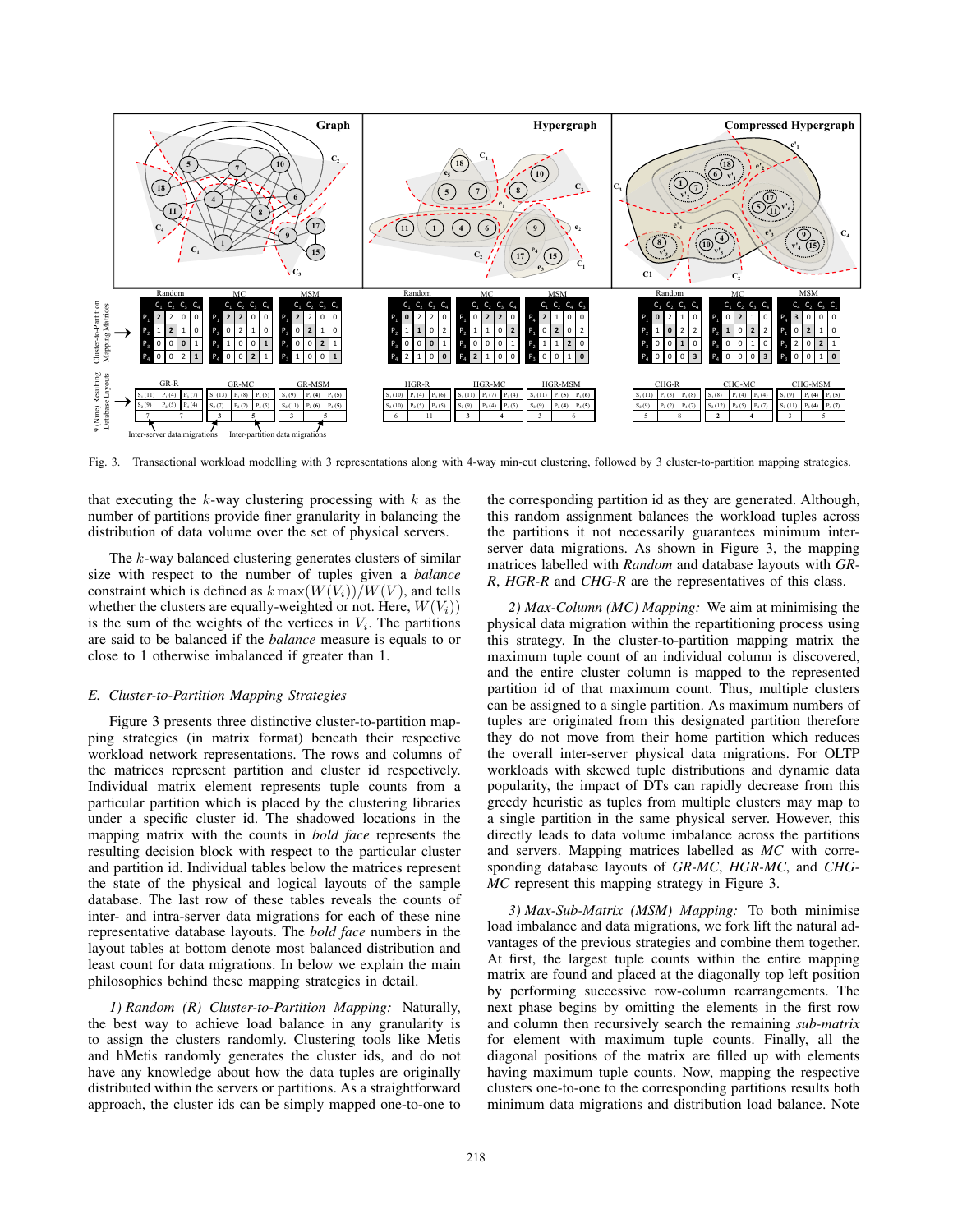TABLE III. COMPARISON OF SERVER AND PARTITION-LEVEL *balance*

| Method         | $S_{balance}$ | $P_{balance}$ |
|----------------|---------------|---------------|
| GR-R           | 1.1           | 1.4           |
| $GR-MC$        | 1.3           | 1.6           |
| <b>GR-MSM</b>  | 1.1           | 1.2           |
| $HGR-R$        | 1.0           | 1.2           |
| $HGR-MC$       | 1.1           | 1.4           |
| <b>HGR-MSM</b> | 1.1           | 1.2           |
| CHG-R          | 1.1           | 1.6           |
| CHG-MC         | 1.2           | 1.4           |
| CHG-MSM        | 1.1           | 1.4           |

that, multiple maximum tuple counts can be found in different matrix positions, and the first such encountered element is chosen for simplicity.

The *MSM* strategy works similarly to the *MC* strategy as it prioritises the maximum tuple counts within the submatrices, and map the clusters one-to-one to the partitions like the *Random* mapping strategy thus preventing potential load imbalance across both the logical partitions and physical servers. In Figure 3, mapping matrices labelled as *MSM*, and representative database layouts *GR-MSM*, *HGR-MSM*, and *CHG-MSM* depict this mapping strategy.

## *F. The Balance Measure*

For illustration purpose, we reuse the same *balance* measure [15] mentioned earlier while using the server and partition weights instead of cluster weights. Considering *GR-R* database layout as shown in Figure 3, there are total 20 tuples distributed among two physical servers  $(S_1, S_2)$  and four logical partitions  $(P_1, ..., P_4)$ . These servers contain 11 and 9 tuples while the partitions contain 4, 5, 7, and 4 tuples respectively which leads to a *balance* value of  $(2 \times 11)/(\overline{11} + 9) = 1.1$  at the serverlevel and  $(4 \times 7)/(4 + 5 + 7 + 4) = 1.4$  at the partitionlevel. Table III presents the calculated *balance* measure for these entire nine database layouts in both server and partitionlevel where *bold face* values indicate lowest *balance* measure. In overall, *GR-MSM* and *HGR-MSM* perform better than all others primarily in terms of minimum data migrations and load balance. From this elaborate illustration, it is clear that  $k$ -way min-cut clustering of the workload network across partitions gives better estimation of load balance, and finer degrees of freedom for different cluster-to-partition strategies to minimise intra- and inter-server physical data migrations.

## *G. Distributed Data Lookup*

As mentioned in Section I and III, any centralised lookup mechanism is always at risk to be the bottleneck in achieving high-availability and scalability requirements. We take a sophisticated approach to distribute the data tuple lookup process into individual database partition level. Thus, data migration operations are totally transparent to distributed transaction processing and coordination. By maintaining a key-value list of *roaming* and *foreign* data id with their corresponding partition id, individual partitions can answer the lookup queries. Tuples are assigned permanent *home* partition id for its lifetime when the database is initially partitioned using range, hash, or consistent hash [16]. *Home* partition id only changes while a partition splits or merges and these operations are overseen

by the *coordinators* as shown in Figure 1, thus transparent to the lookup process. As the tuple locations are managed by their *home* partitions, data inconsistency are strictly prevented. Unless a tuple is fully migrated to another partition, and its *roaming* location is written in the catalogue, the old partition continue serving transactional processing.

When a tuple migrates to another partition within the process of incremental repartitioning, only its respective *home* partition needs to be aware of it. The target *roaming* partition will treat this migrated tuple as a *foreign* and updates its lookup table accordingly whereas the original *home* partition will mark this tuple as *roaming* in its lookup table and update its current location with the *roaming* partition's id. A lookup process always query the tuple's *home* partition to retrieve it. If the tuple is not initially found in its original location, the lookup table entry thus immediately informs the most recent location of the tuple and redirect the search towards the *roaming* partition. Thus, a maximum of two lookup operations can be required to find a tuple within the entire database.

Note that, the cost of physical data migration may increase while using such distributed lookup process. With a high probability individual data migrations in the incremental repartition process may involve running location update process up to three physical servers serving the *home* partition and two *roaming* partitions — current and target partitions. At present, we are investigating the implication of this cost, and how to include this in the formulation of quality measure.

## *H. Quality Measure for Incremental Repartitioning*

In evaluating the performance of the incremental repartitioning, previous works [4], [5] only measure the percentage of reduction in DTs. However, this single measure fails to imply any meaning conclusion about how the impact of distributed transaction is minimised. Further, there are no measures for overall load balance and data migrations. We propose three independent metrics to measure the successive repartitioning quality achieving three distinct objectives  $-1$ ) minimise the impact of DTs; 2) minimise load imbalance; and 3) minimise the number of physical data migrations.

The first metric measures the impact within a scale of 0 to 1 associating the frequency of DTs and their related the cost of I/O. The second metric measures the tuple-level load distribution over the set of servers using *coefficient of variation* which effectively shows the dispersion of data load over successive period of observations. The third metric measures the mean inter-server data migrations for successive repartitioning processes. By combining all three aforementioned mentioned metrics, a composite metric is also proposed which represents the mix of workload representation and cluster-to-partition mapping strategy for a particular incremental repartitioning cycle to achieve a certain objective. In the following, we model these three representative metrics in detail.

*1) The Impact of Distributed Transaction:* Considering the formal definitions provided in Section IV-A, we combine the cost of spanning multiple physical server by any distributed transaction  $t_{\delta,i}$ ,  $cost(t_{\delta,i})$  with the frequency of  $t_{\delta,i}$  within  $W_i$ , freq(t<sub>δ,i</sub>). Here, cost(t<sub>δ,i</sub>) =  $S_{t_{\delta,i}}$  = { $\forall v \in t : a$  $\exists a \exists b \exists c \, d_{a,b,c} = v$ } which denotes the number of physical servers involved in processing  $t_{\delta,i}$ , whereas,  $cost(t_{\eta,i})=1$  for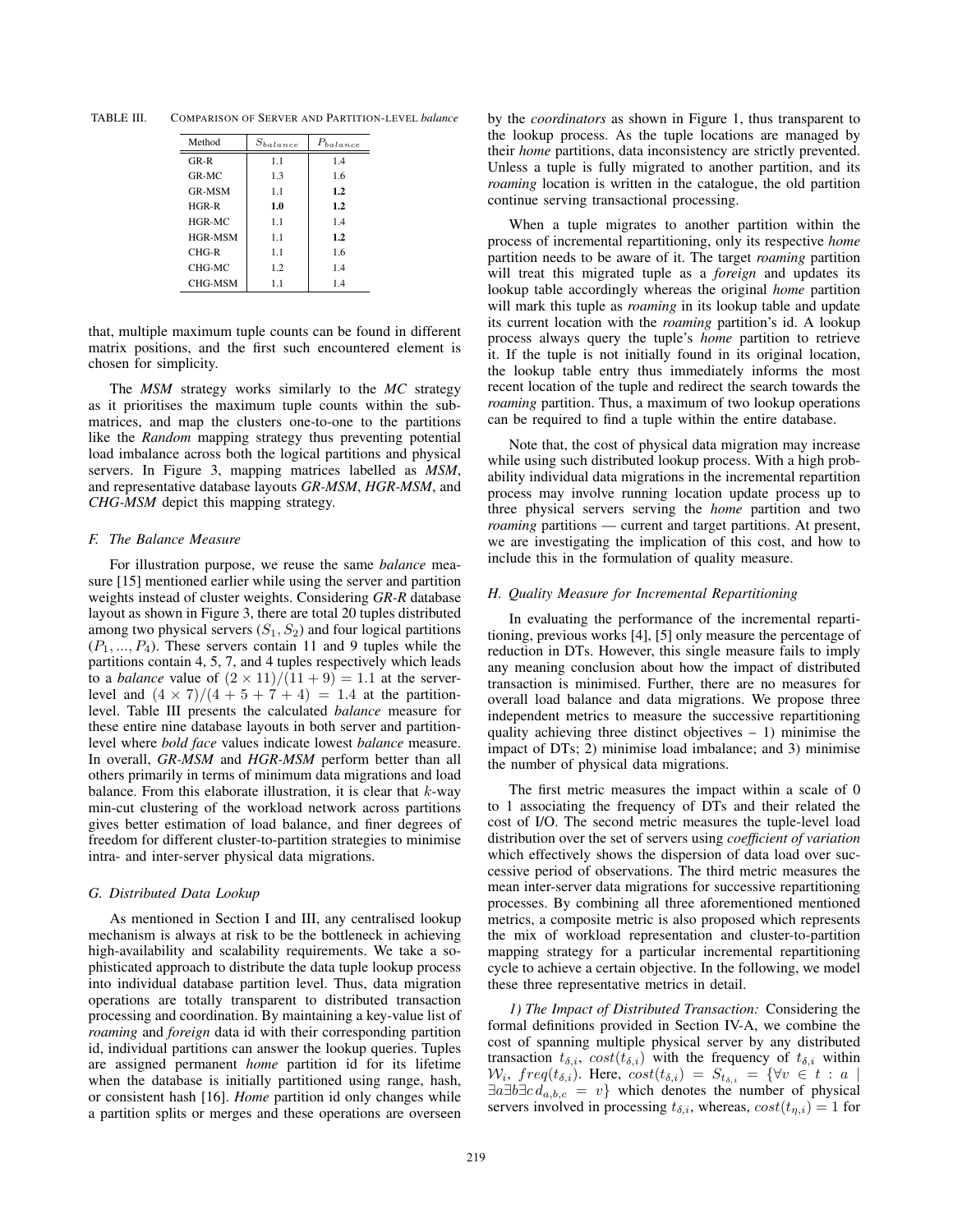any non-distributed transaction  $t_{\eta,i}$ . Note that, in reality this cost represents the overhead of I/O over the network while processing the DTs. Equation 1 below defines the spanning cost of  $T_\delta$  within  $\mathcal{W}_i$  for all  $t_{\delta,i} \in T_\delta$ 

$$
cost(T_{\delta}) = \sum_{\forall t_{\delta,i} \in T_{\delta}} cost(t_{\delta,i}) freq(t_{\delta,i})
$$
 (1)

Similarly, (2) denotes  $cost(T_n)$  for all  $t_{n,i} \in T_n$ 

$$
cost(T_{\eta}) = \sum_{\forall t_{\eta,i} \in T_{\eta}} freq(t_{\eta,i})
$$
\n(2)

Finally, the actual impact of  $T_\delta$  can be defined as:

$$
I_d = \frac{cost(T_\delta)}{cost(T_\delta) + cost(T_\eta)}
$$
(3)

*2) Load Balance:* The measure of load balance across the physical servers is determined from the growth of the data volume with the set of physical servers. If we compute the standard deviation of data volume  $\sigma_{\mathcal{D}_S}$  for all the physical servers, then, the variation of distribution of tuples within the servers can be observed. This is equivalent to what we discuss in Section IV-F as the *balance* measure. The coefficient of variation ( $C_v$ ) defines the ratio between  $\sigma_{\mathcal{D}_S}$  and  $\mu_{\mathcal{D}_S}$ for all S under deployment, and independent of the unit of measurement.  $C_v$  can tell the variability of tuple distribution within the servers in relation to the mean data volume  $\mu_{\mathcal{D}_S}$ . Equation 4 below determines the  $C_v$  of the load balance measure for the entire cluster at any instance of observation.

$$
L_b = \sigma_{\mathcal{D}_S} / \mu_{\mathcal{D}_S} \tag{4}
$$

where 
$$
\mu_{\mathcal{D}_S} = \frac{1}{n} \sum_{i=1}^n \mathcal{D}_{S_i}
$$
 and  $\sigma_{\mathcal{D}_S} = \sqrt{\frac{1}{n} \sum_{i=1}^n (\mathcal{D}_{S_i} - \mu_{\mathcal{D}_S})^2}$ 

*3) Inter-Server Data Migrations:* For any given  $W_i$ , the total of inter-server data migrations within  $\tau_i$  can be normalised by dividing with the mean data volume  $\mu_{\mathcal{D}_S}$ . As shown in (5),  $D_m$  measures the quality of inter-server data migration with respect to the given workload  $W_i$ .

$$
D_m = M_v / \mu_{\mathcal{D}_S} \tag{5}
$$

where  $M_v$  is the total number of migrations during the current observation window.

# *I. Composite Metric*  $(C_m)$

Let,  $C_m$  be the composite metric with weight factors  $\omega_{I_d}$ ,  $\omega_{L_b}$ , and  $\omega_{D_m}$  respectively for the objective measures  $I_d$ ,  $\overline{L_b}$ , and  $D_m$  where  $\omega_{I_d} + \omega_{L_b} + \omega_{D_m} = 1$  providing two degrees of freedom to choose between different repartitioning goals. Besides,  $I_d$ ,  $L_b$ , and  $D_m$  are further normalised by 0-1 nor*malisation* for unification purpose. Given the application and system requirements, system administrators can set specific goal towards achieving certain quality objectives – *minimise*  $I_d$ ,  $L_b$ , or  $D_m$  for the incremental repartitioning process. Based on different weight distributions, it is thus possible to find a repartitioning sweet spot preferring particular choices of workload network representation and cluster-to-partition mapping strategy. Thus, by fine tuning the combinations in weight distribution one can instantly tackle unpredictable situations by tweaking the direction of incremental repartitioning process to

maintain acceptable level of transactional services. We define the  $C_m$  according to the following equation:

$$
C_m = \omega_{I_d} I_d + \omega_{L_b} L_b + \omega_{D_m} D_m \tag{6}
$$

## V. EXPERIMENTAL RESULTS

To understand the effectiveness of the proposed ideas, we built a workload-driven simulation framework for the distributed database system presented in Figure 1. We evaluate our proposed methods against a static partitioning framework implementing the three workload network representations– graph, hypergraph, and compressed hypergraph using *random* cluster-to-partition mapping strategy. A workload-aware static configuration redistribute workload tuple only once and does not consider subsequent changes in transactional profile. This exhibits the worst-case scenario for an incremental repartitioning framework, and we consider it as the baseline of comparison. Tuple-level replication is not use in these settings as discussed in Section I and IV.

12 independent databases are compared using 3 workload network representations in combination of 3 cluster-topartition mapping strategies. More specifically, we compare the databases *GR-R*, *GR-MC*, *GR-MSM*, *HGR-R*, *HGR-MC*, *HGR-MSM*, *CHG-R*, *CHG-MC*, and *CHG-MSM* as described through Section IV-B and IV-E against the static partitioning framework for all of the three individual *quality measures*. Our goal is to evaluate the effectiveness of the proposed techniques with respect to– $I_d$ ,  $L_b$ , and  $D_m$  (as detailed in Section IV-H) for incremental repartitioning cycles. Hence, we do not compare the results against the *performance measures* like transactional throughput and latency.

## *A. Experimental Setup*

We use a realistic experimental setup of a distributed database as depicted in Figure 1, and use the popular TPC-C transactional workloads developed in our workload-driven simulator. A typical TPC-C database contains 9 tables, 5 transactions and simulates an order processing transactional system within geo-distributed districts and associated warehouses. Among these 'Stock' and 'Order-Line' tables are exceptionally fat in volume, and thus all the logical database partitions are not homogeneous in size. New tuples are inserted into 'Order' and 'Order-Line' tables using the 'New-Order Transaction' which usually occupies nearly 44.5% of the workload.

Fixed number of transactions are generated under 5 transaction types in each workload batch having a fixed birth and death rate. We further hash partition these 9 database tables by their primary ids, and place them into 10 data node servers having a total of 90 logical partitions. Note that, it is possible to hash partition TPC-C tables by 'Warehouse' id to balance the workload distribution, however we intentionally avoid this to exhibit the worst case scenario of DTs in a popular OLTP benchmark. The five types of transactions are weighted from heavy to light in terms of transactional processing, and they occur in high to low frequencies. The synthetic data generation process follows Zipf's distribution for generating 'Warehouse' and 'Item' tables, and use the database relationship constraints to generate others. We use Metis [18] and hMetis [19]  $k$ way min-cut clustering libraries with their default settings. The entire simulation process runs for 10 times having 100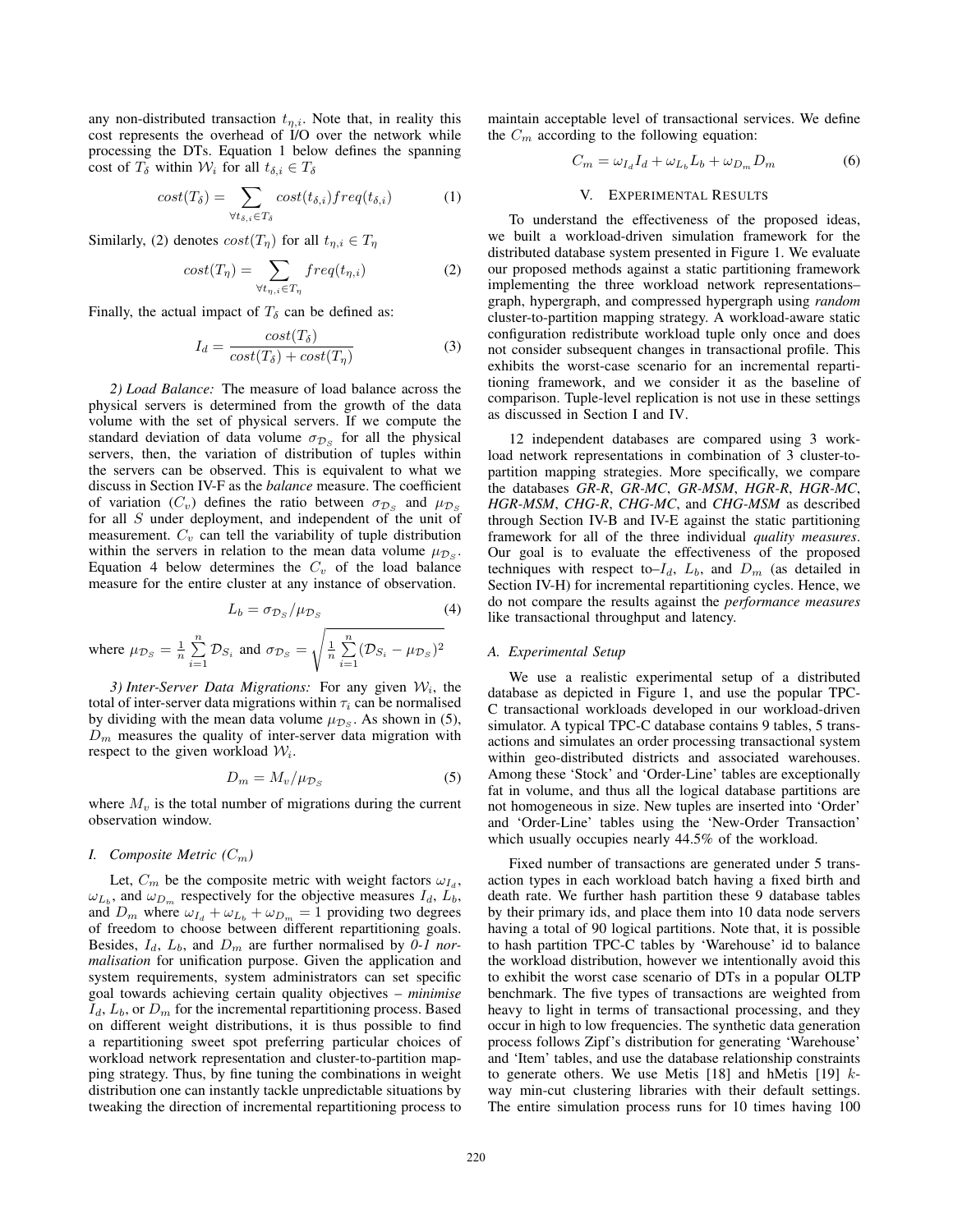

Fig. 4. Individual effects of  $I_d$ ,  $L_b$ ,  $D_m$  in incremental repartitioning comparing with the static partitioning scheme under different workload representations.

incremental repartitioning cycles in each run for all the 12 representative database configurations, and then averaged.

## *B. Result Analysis*

*1) Independent Measure of*  $I_d$ ,  $L_b$ , and  $D_m$ : Figure 4 presents the comparative results of the independent repartitioning quality measures for the 12 database configurations under test. Results are shown using box plots with small 'red circles' denoting *mean* values. Individual *quality measures* for different settings are grouped together into separate boxes. Within each box, 4 different strategies–1) *Static Partitioning*, followed by 3 Incremental Repartitioning approaches using 2) *Random (R)*, 3) *Max-Column (MC)*, and 4) *Max-Sub-Matrix (MSM)* clusterto-partition mapping strategies (explained in Section IV-E) are compared. We expect the *Static Partitioning* scheme to exhibit the worst-case scenarios for all the individual metrics as it perform the workload-aware data redistribution only once, and do not run for the rest of the remaining 99 cycles. As shown in Figure 4, the values of  $I_d$  are too high for all the workload representations, load balance varies within a wide range of  $L<sub>b</sub>$ , and mean data migrations are almost zero.

In evaluating  $I_d$  using (3), databases with  $MC$  based mapping strategies outperform all others due to aggressive data migrations and many-to-one cluster-to-partition mapping. For the very reason, data volume distributions of *GR-MC*, *HGR-MC*, and *CHG-MC* lead to complete imbalance over the 100 repartitioning cycles in each run. *MSM* databases performs somehow similar comparing to the *Random* strategy implementations. Although *graph* and *compressed hypergraph* based *GR-MSM* and *CHG-R* perform better, but in overall both *HGR-R* and *HGR-MSM* show good results without leaving few or any outliers at all. While comparing the results of L<sup>b</sup> (4), both *Random* and *MSM* based databases perform well. Although, *HGR-MSM* shows much stable results in comparison to others, *GR-MSM* wins over all of them. This supports our intuition that randomness and one-to-one clusterto-partition mapping can naturally balance data distributions across the database cluster. Inter-server data migrations  $(D_m)$ using (5)) are specifically low with the *MC* databases, however,

*GR-MSM* and *HGR-MSM* both performs reliably in terms of  $I_d$ ,  $L_b$ , and  $D_m$  over successive repartitioning cycles showing the effectiveness of our proposed techniques. In *CHG* based configuration, *CHG-MC* performs better than *HGR-MC* for all the quality measures, however, *HGR-MSM* outperforms *CHG-MSM* in all aspects. While ranking the measures of these three individual metrics accordingly, *GR-MSM* wins over all other following by *CHG-MC* and *GR-MC*, while *HGR-MSM* achieves fourth place. Both of our proposed cluster-to-partition mapping strategies performs significantly better than the *Random* configuration in terms of minimising inter-server data migrations and load imbalance. In overall, the baseline–*Static Partitioning* scheme is found ineffective in handling dynamic OLTP workloads, and justifies our comprehensive studies with *Incremental Repartitioning* having different combinations of workload representations and mapping strategies.

*2) Combined Effect Using Composite Metric,* Cm*:* To understand the combined effect of  $I_d$ ,  $L_b$ , and  $D_m$  through the composite metric  $C_m$  using (6), we use different combinations of the respected weight factors providing that  $\omega_{I_d} + \omega_{L_b}$  +  $\omega_{D_m} = 1$ . Figure 5 shows the resulting measure of  $C_m$  in a 2-d perspective plot using coloured scale where  $L_b$  and  $I_d$ are plotted in the X-axis and Y-axis respectively. The locations presenting the values of  $D_m$  can be determined by calculating  $1-(\omega_{Li}+\omega_{Li})$  in the individual subplots. We can set specific preferences to prioritise one particular repartition *quality measure* over other. Individual extremes of  $I_d$ ,  $L_b$ , and  $D_m$  can be found at  $(1, 0)$ ,  $(0, 1)$ , and  $(0, 0)$  locations. By following the colour codes from the legend, one can easily identify how individual repartitioning objectives would be met. From the plots, as anticipated in Section IV, *MC* based databases do not favour  $L_b$  while dramatically reducing  $I_d$  in contrary. We can also identify the repartitioning choices for general-purpose OLTP application as *GR-MSM* and *GR-R* followed by *CHG-MSM* and *CHG-R*, while all of the *HGR* based settings are highly tunable depending on the repartitioning objectives in response to different administrative situations. A key observation here is that, the choices of workload representation and mapping strategy are not bounded to any specific combination. To confirm this, we also conduct two-way ANOVA test and